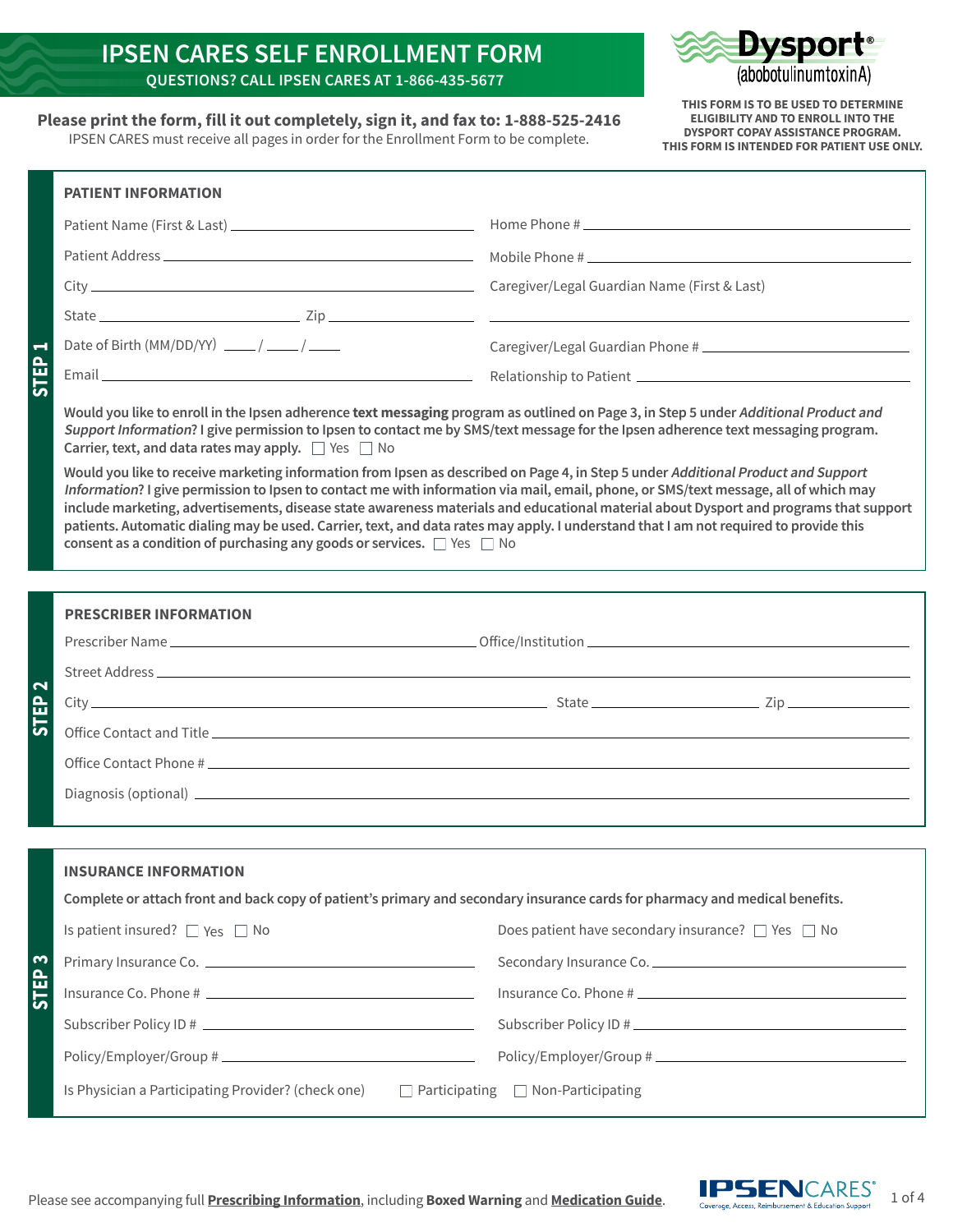### **IPSEN CARES SELF ENROLLMENT FORM QUESTIONS? CALL IPSEN CARES AT 1-866-435-5677**

**Please print the form, fill it out completely, sign it, and fax to: 1-888-525-2416** IPSEN CARES must receive all pages in order for the Enrollment Form to be complete.



**THIS FORM IS TO BE USED TO DETERMINE ELIGIBILITY AND TO ENROLL INTO THE DYSPORT COPAY ASSISTANCE PROGRAM. THIS FORM IS INTENDED FOR PATIENT USE ONLY.**

#### **IPSEN CARES COPAY PROGRAM**

**BT** 

**STEP 5**

**Eligible patients using commercial insurance can save on out-of-pocket Ipsen medication costs. [Please see Patient Eligibility & Terms](https://nam04.safelinks.protection.outlook.com/?url=https%3A%2F%2Fwww.ipsencares.com%2Fdysport-patient-support%2F%23terms-and-conditions&data=04%7C01%7Ckhyland%40us.imshealth.com%7C2a43dd61490d4756b7f408d9835e8ba5%7C5989ece0f90e40bf9c791a7beccdb861%7C0%7C0%7C637685264365036165%7CUnknown%7CTWFpbGZsb3d8eyJWIjoiMC4wLjAwMDAiLCJQIjoiV2luMzIiLCJBTiI6Ik1haWwiLCJXVCI6Mn0%3D%7C1000&sdata=g%2FI8D2mAd3NJYVjXikNL5XX7TRJX%2BFWeu9vQj3gzrgY%3D&reserved=0)  [and Conditions.](https://nam04.safelinks.protection.outlook.com/?url=https%3A%2F%2Fwww.ipsencares.com%2Fdysport-patient-support%2F%23terms-and-conditions&data=04%7C01%7Ckhyland%40us.imshealth.com%7C2a43dd61490d4756b7f408d9835e8ba5%7C5989ece0f90e40bf9c791a7beccdb861%7C0%7C0%7C637685264365036165%7CUnknown%7CTWFpbGZsb3d8eyJWIjoiMC4wLjAwMDAiLCJQIjoiV2luMzIiLCJBTiI6Ik1haWwiLCJXVCI6Mn0%3D%7C1000&sdata=g%2FI8D2mAd3NJYVjXikNL5XX7TRJX%2BFWeu9vQj3gzrgY%3D&reserved=0)** 

**I attest that I am not enrolled in any health insurance plan from any state or federally funded programs (including, but not limited to, Medicare or Medicaid, VA, DOD, or TRICARE) and agree to the Terms and Conditions of the Copay Program.**  $\Box$  Yes  $\Box$  No

 $\Box$  I would like IPSEN CARES to check my eligibility for, and enroll me into, the Dysport Copay Program if the results of this benefit verification determine that I have commercial or private health insurance.

#### **PATIENT AUTHORIZATION AND ADDITIONAL PRODUCT AND SUPPORT INFORMATION**

*I have read and understand the IPSEN CARES Patient Authorization and Additional Product and Support Information on Pages 2, 3 and 4, in Step 5 and agree to the terms.*

#### **Signature of Patient/Legal Guardian Date**

#### **PATIENT AUTHORIZATION AND SIGNATURE: IPSEN CARES® PROGRAM**

I authorize my/the patient's healthcare providers (including those pharmacies that may receive my/the patient's prescription for Dysport®) to disclose personal health information ("PHI") about me/the patient, including health information relating to my/the patient's medical condition, prescription, and insurance coverage, to Ipsen Biopharmaceuticals, Inc., its affiliates, and its agents that have been hired to administer the Ipsen Coverage, Access, Reimbursement & Education Support (IPSEN CARES®) program on its behalf (collectively "Ipsen") in order for Ipsen to: (1) enroll me/the patient in IPSEN CARES<sup>®</sup>; (2) establish my/the patient's benefit eligibility and potential out-of-pocket costs for Dysport®; (3) communicate with my/the patient's healthcare providers and health plans about my/the patient's treatment plan; (4) provide support services, including patient education and financial assistance for Dysport®; (5) help get Dysport® shipped to my/the patient's healthcare provider; and (6) facilitate my/the patient's participation in Dysport® patients programs as I have requested or may request. I agree that, using the contact information I provide, Ipsen may contact me for reasons related to the IPSEN CARES® program and support services and may leave messages for me that may disclose that I/the patient am/is on Dysport® therapy. I consent to being contacted by an IPSEN CARES® program representative in order for the program to obtain further information or clarification regarding any adverse event I/the patient may experience.

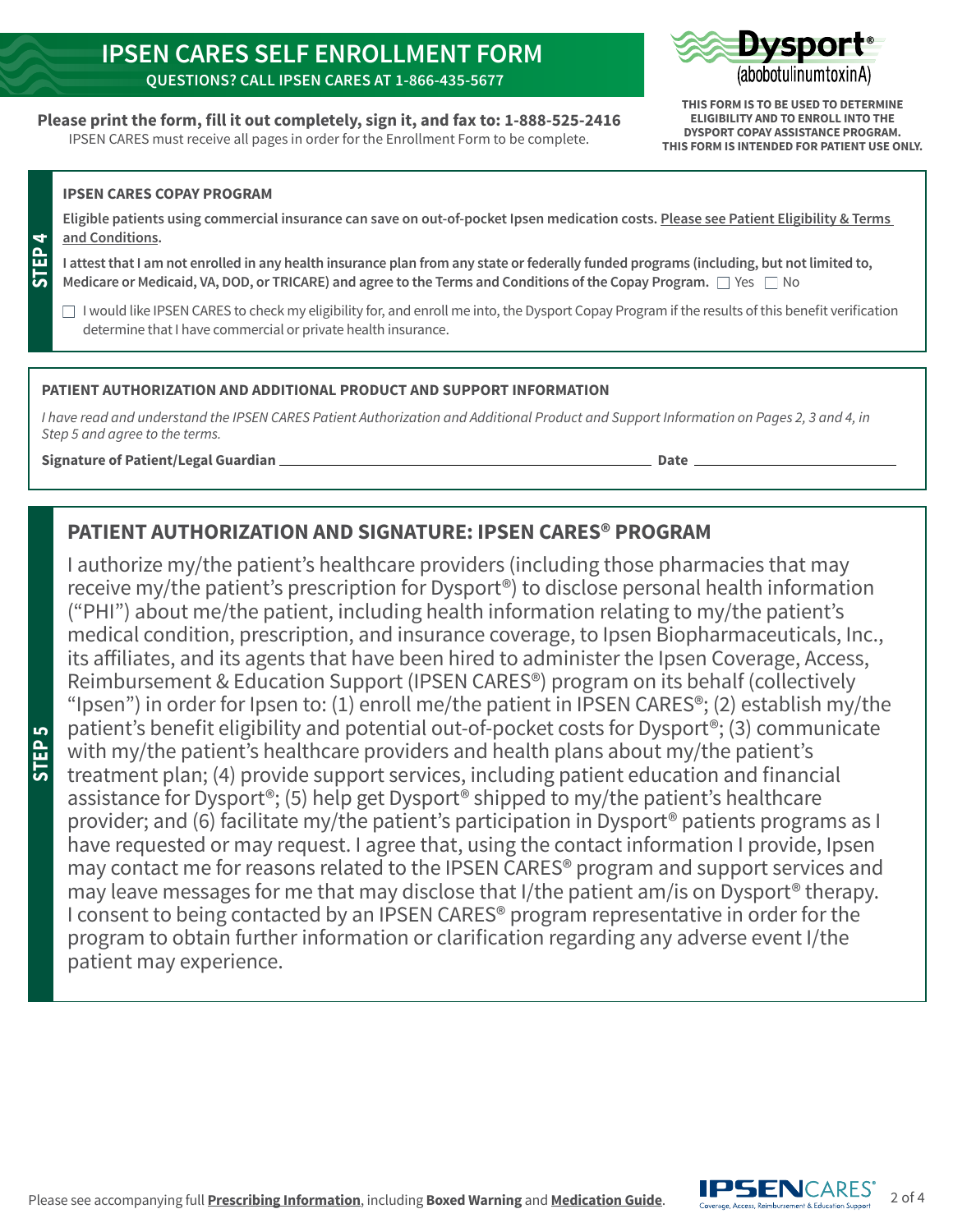

**Please print the form, fill it out completely, sign it, and fax to: 1-888-525-2416** IPSEN CARES must receive all pages in order for the Enrollment Form to be complete.

**THIS FORM IS TO BE USED TO DETERMINE ELIGIBILITY AND TO ENROLL INTO THE DYSPORT COPAY ASSISTANCE PROGRAM. THIS FORM IS INTENDED FOR PATIENT USE ONLY.**

# **PATIENT AUTHORIZATION AND SIGNATURE: IPSEN CARES® PROGRAM (continued)**

I understand that once my/the patient's PHI has been disclosed to Ipsen, privacy laws may no longer restrict its use or disclosure; however, Ipsen agrees to protect my/the patient's information by using and disclosing it only for the purposes described above or as required by law. I understand that my/the patient's healthcare providers may receive remuneration from Ipsen in exchange for my/the patient's PHI and/or for any therapy support services provided to me/the patient. I can withdraw this authorization by calling IPSEN CARES® at 1-866-435-5677 or mailing a letter requesting such revocation to IPSEN CARES®, 11800 Weston Parkway, Cary, NC 27513, but it will not change any actions taken before I withdraw authorization. Withdrawal of authorization will end further uses and disclosures of PHI by the parties identified in this form except to the extent those uses and disclosures have been made in reliance upon my authorization. I understand that I may refuse to sign this form and, if I do so, I/the patient will not be able to participate in IPSEN CARES<sup>®</sup> programs, but it will not affect my/the patient's eligibility to obtain medical treatment, my/the patient's ability to seek payment for this treatment, or affect my/the patient's insurance enrollment or eligibility for insurance coverage. This authorization expires three years from the date signed unless a shorter time is required by law or unless I revoke my authorization before that time. I understand that I will receive a copy of the signed authorization.

## **ADDITIONAL PRODUCT AND SUPPORT INFORMATION**

## **Text Adherence Program**

To the extent that I have opted in under step one of this form, I agree to be contacted by autodialed text messages ("texts") at the mobile phone number I have provided below for the purpose of helping me/the patient stay on therapy, which may promote or advertise the Ipsen products included in the therapy plan. I certify that the number I am providing belongs to me and not a family member or third party. I understand that I may opt out of individual communications of the program entirely at any time by calling 866-435-5677 or replying "STOP" by text to any text from Ipsen. Ipsen will not sell or rent this information and will use it only in accordance with this authorization and consent. Consent to being contacted by text messages is not a condition of participation in the IPSEN CARES® programs or the purchase of any products or services. I understand that my cellular service carrier's data and text messaging rates may apply. Privacy policy at [www.ipsencares.com](http://www.ipsencares.com). This authorization expires three years from the date signed unless a shorter time is required by law or unless I revoke my authorization before that time. If I am providing this consent on behalf of another person, I certify that I am authorized to agree to every element of this consent on behalf of such other person, and I agree that I will be liable and will hold Ipsen harmless in the event that such other person alleges that they did not give consent.